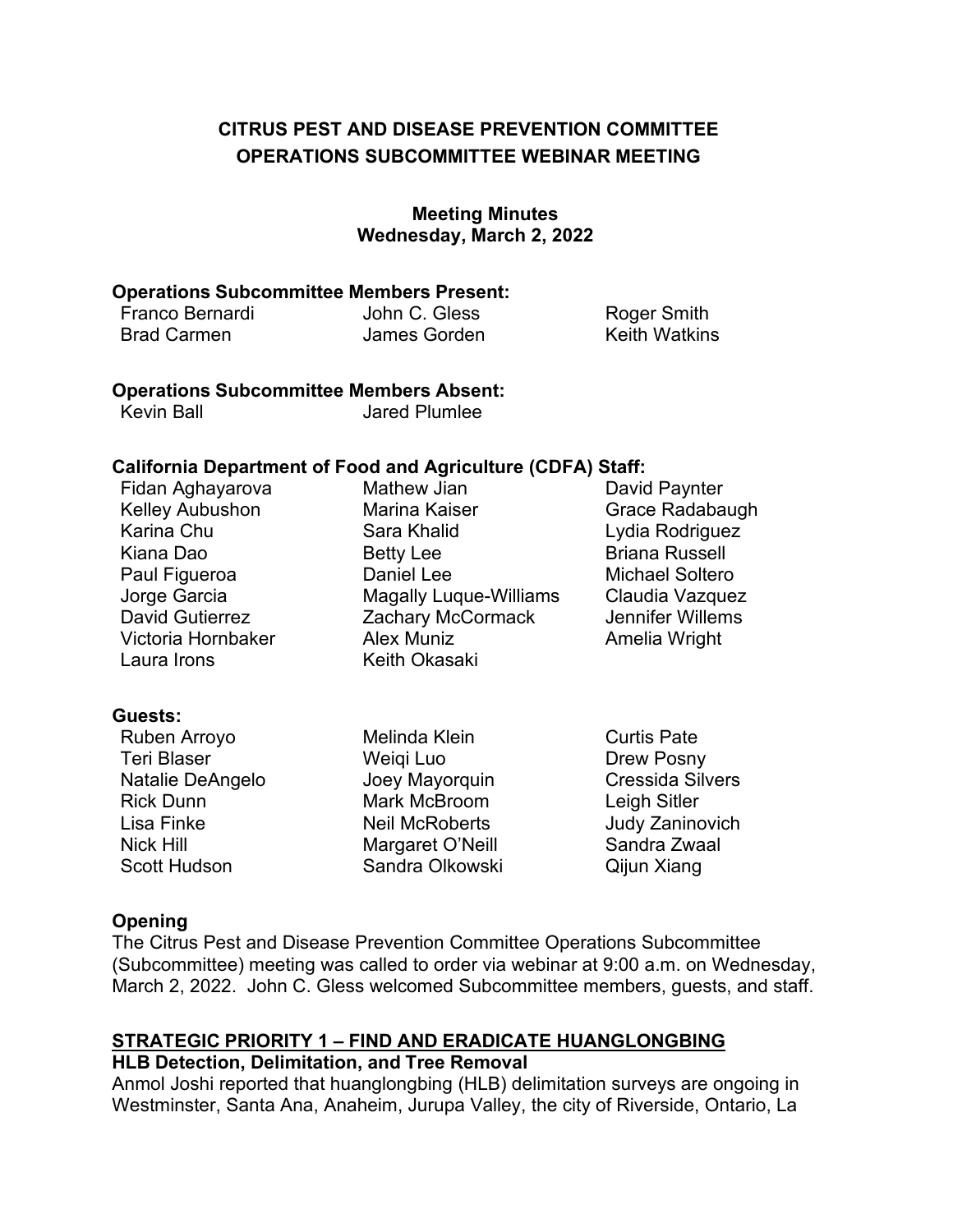Mirada, and Paramount with 30, 74, 65, 96, 93, 69, 17, and 93 percent complete, respectively. Quadrant samples totaled 2,597 for 2022. Detections of HLB positive trees totaled 227 with 200 trees removed. There are 132 pending tree removals. HLB border buffer risk survey is ongoing in San Diego and Imperial Counties.

#### **Laboratory Update**

 since 2012, with Orange County having the most detections. David Gutierrez reported that 8,579 samples were processed in January from the Citrus Research Board and CDFA's laboratories combined. HLB positive trees totaled 3,069

## **HLB Risk-Based Research Survey**

 complete with 20,113 properties visited. Survey was completed in 11 of the 37 counties. 9,113 properties were sampled with 6,620 plant and 3,980 entomology PDRs in 2020 was directly linked to the COVID-19 pandemic. Daniel Lee reported the HLB risk-based research survey 2021 cycle 2 is 39 percent generated. The reduction in the number of properties surveyed and samples collected

## **STRATEGIC PRIORITY 2 – CONTROL ACP MOVEMENT AND ENFORCE REGULATIONS**

## **Regulatory Activity Update**

 Keith Okasaki reported that the counties have spent 40 percent of their contract budgets and are on track for the agreement period. County inspection numbers have increased and Notice of Pending Actions have decreased.

## **County NOV, Tracking, and Activities**

 Keith reported that the number of Notice of Violations are significantly lower than from January 2021.

## **Grate Cleaning Update**

 process for grate design is working effectively. CDFA and county staff review each Keith reported the counties are continuing to inspect grate cleaning. The approval design independently.

#### **Fruit Movement and Fruit Sellers**

 regulating fruit movement and fruit sellers. The only requirement for fruit sellers is that fruit must be cleaned and free of stems and leaves, except for mandarin. The compliance agreement states that cleaning the fruit is done *prior* to selling, but it does growers and fruit sellers. Subcommittee members discussed the inequities between the inequities and will establish a working group to assess the effectiveness of grate cleaning in areas with high ACP populations. Keith will present a comparison of the fruit Ruben Arroyo, Riverside County Agricultural Commissioner, reported on challenges not specify the location. He compared the mitigation requirements between fruit fruit seller and fruit growers' compliance agreements. Keith Okasaki is evaluating these seller and fruit growers' compliance agreements at the full committee meeting.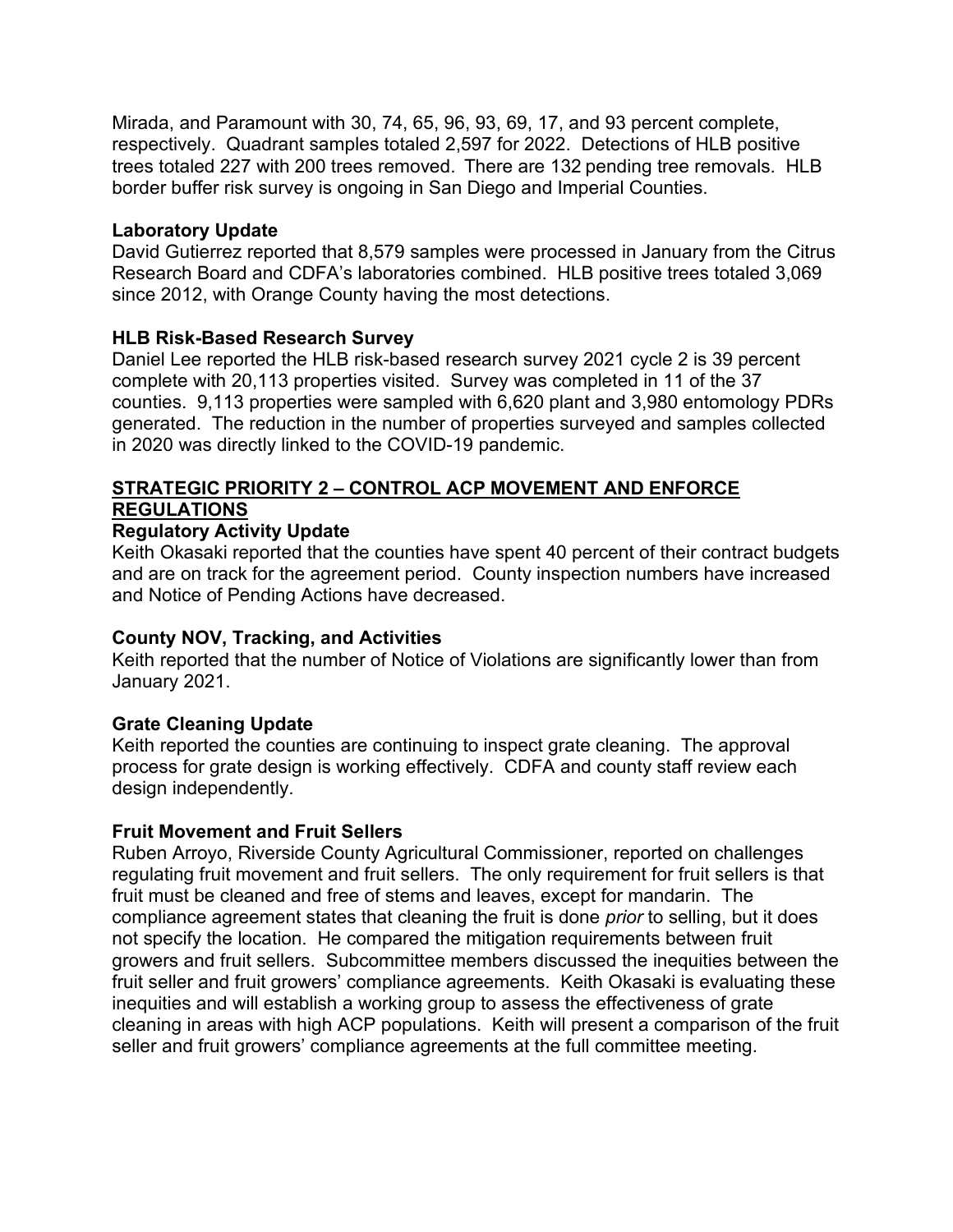## **STRATEGIC PRIORITY 3 – ACP CONTROL/SUPPRESSION**

## **Trapping, Treatment, and Staffing Updates**

#### *Southern District*

 and Westminster. Treatments around commercial groves are complete in San Bernardino and Imperial Counties. Treatment around the University of California, Riverside; Hemet; Coachella; and the border buffers in San Diego and Imperial Anmol Joshi reported HLB delimitation treatments are ongoing in Ontario, Montebello, Counties are ongoing.

## *Central District*

 Jennifer Willems reported treatments are complete for the two Tulare County detections and the one detection in Monterey County. CDFA finished the weekly delimitation trap County. Delimitation trapping is ongoing in San Luis Obispo (SLO) County. Traps along the Santa Barbara and SLO County border averaged nine ACP on eight traps. A motion was passed by the full committee in January to fund the treatment in Santa was completed on February 25, 2022. The final cost will be presented at the next subcommittee meeting. Biocontrol releases of *Tamarixia radiata* are ongoing in Kern, servicing in Salinas, and monthly delimitation trap servicing was transferred to Monterey Maria, Santa Barbara County. Treatment activity started the beginning of February and SLO, and Santa Barbara Counties.

## *Northern District*

 delimitation ending in March. *Tamarixia radiatia* releases in Santa Clara County are ongoing. Risk-based research survey continues and is 20 percent complete. Zachary McCormack reported detection trapping is ongoing in 26 counties. Delimitation trapping in Alameda and Santa Clara counties are ongoing with one Santa Clara County

## **Regional/GL ACP Updates**

 Sara Khalid reported that Teri Blazer assisted at the Citrus Pest and Disease Prevention Division's (CPDPD) booth at the World Ag Expo. Sandra Zwaal and Cressida Silvers continue to update the citrus layer for Ventura County. Winter areawide treatment is ongoing in Ventura County with an expected completion on March 7. Since the beginning of 2022, San Bernardino County has had ten HLB positive trees wide treatment is ongoing in Ventura County with an expected completion on March 7.<br>Sandra will be giving an ACP presentation for the Farm Bureau in San Diego County.<br>Since the beginning of 2022, San Bernardino County has detected.

## **Biocontrol Updates**

 Grace Radabaugh reported that 200,000 *Tamarixia radiata* were released in February bringing the total to 400,000 for this year. Over four million *Tamarixia radiata* are projected to be released in 2022. Seventy five percent of the releases were in HLB find sites specifically within Los Angeles and Orange Counties. Releases continue in the Santa Maria area where ACP detections have occurred.

## **Canine ACP Detection Update**

 Lisa Finke gave a summary of canine detection team. She worked with the Coachella Valley Pest Control District, conducting canine inspections in commercial orchards.